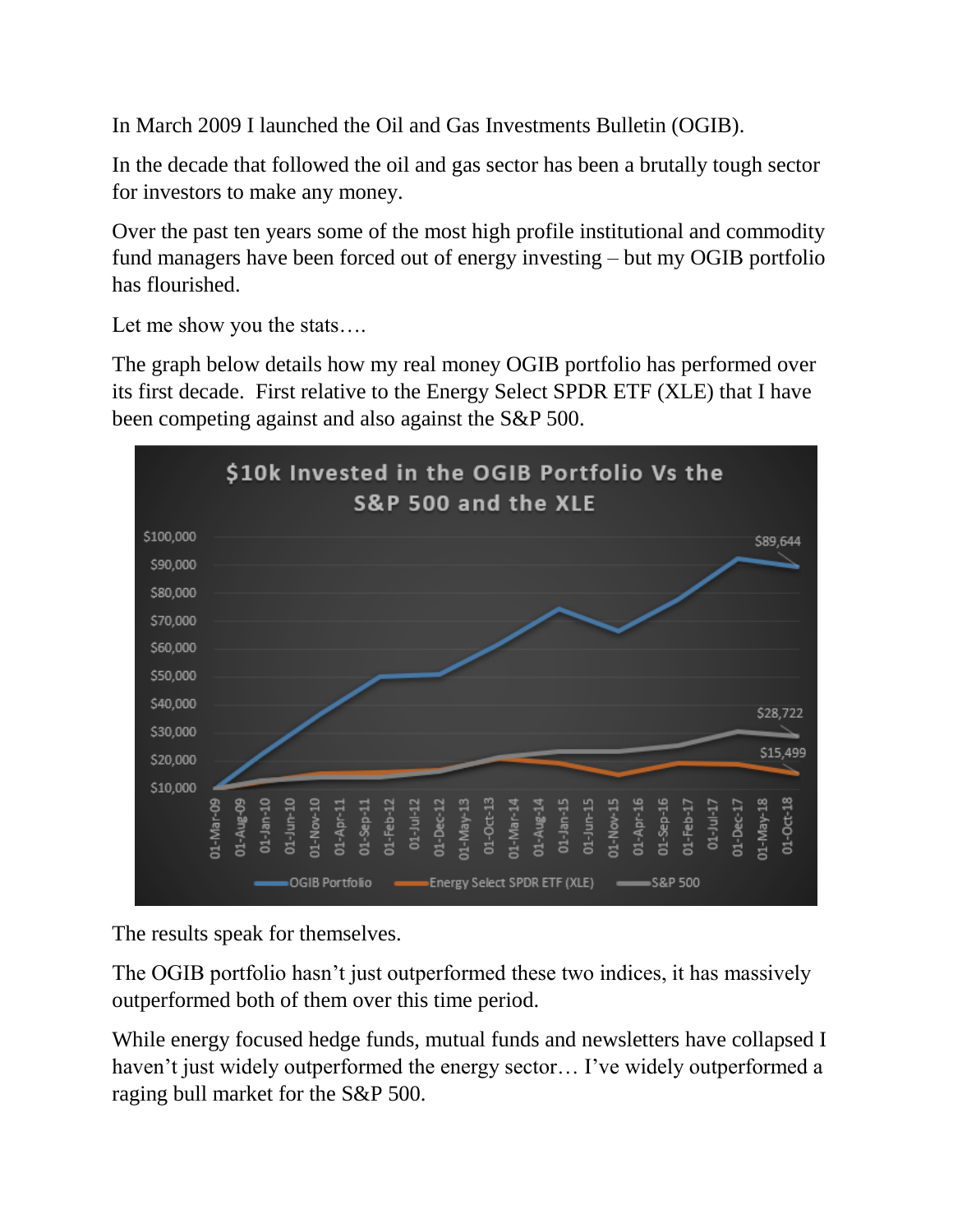And I've done it with one arm tied behind my back, by only investing in one of the worst sectors of the stock market!

Today I'm here to fill in some details for you on two things:

1 - I'll describe in detail HOW I dramatically outperformed the energy indexes.

It truly is a sustainable, repeatable investment approach that identifies the best risk/reward stock opportunities in the market.

2 - Why I think I can do even better with my new Investing Whisperer subscriber service--where I'll be using my proven investment approach to every sector of the market.

With the Investment Whisperer my opportunity set just increased exponentially in size. That means more opportunity and higher rates of growth.

#### **The Background – How The OGIB Portfolio Soared**

#### **While The Sector Collapsed**

A wise man once told me to never, ever underestimate the power of incentives.

An even wiser man also said this:

"*Never, ever, think about something else when you should be thinking about the power of incentives*."

That man was Charlie Munger. He's a billionaire investor--now 95 years young!- who is otherwise known as the great Warren Buffett's lifelong partner in crime.

What Charlie is saying, and what my OGIB portfolio outperformance is living proof of is--that there is no better predictor of results than how incentivized a person is to generate them.

Think of it this way…..

If I told you that I would give you \$10 to run 10 kilometers tomorrow you would probably take a pass.

If I told you that I would give you \$1 million to run 10 kilometers tomorrow your only question would be "what time"?

My point is this.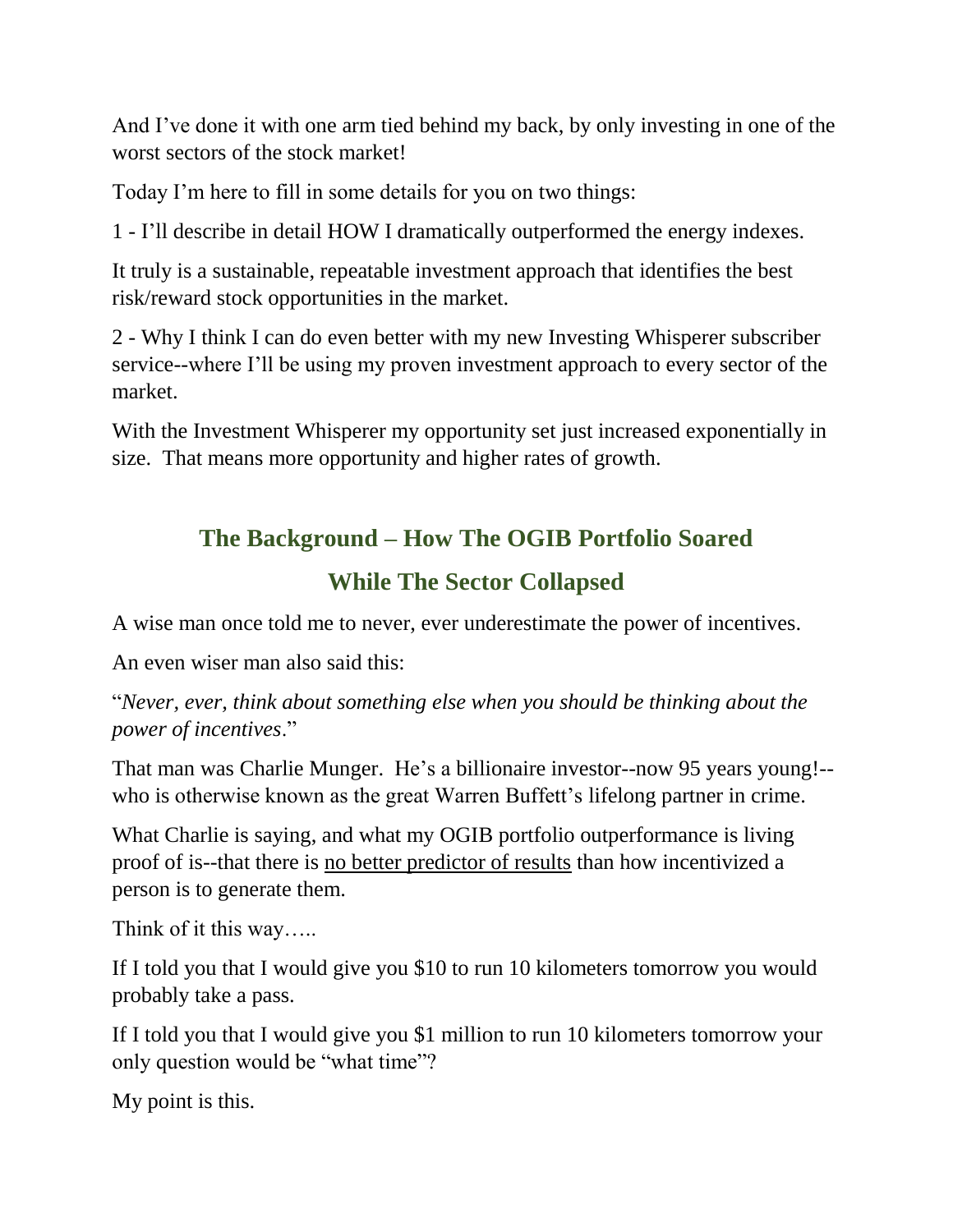The OGIB portfolio performance smashed both the energy sector and the roaring S&P 500 bull market because it had to.

I had no other choice.

I have a seven figure portfolio on the line here – and my investment performance is what my entire family relies on.

Our house, our food, my kid's ability to go to college is all determined by how successful I am as an investor.

If my investments don't perform we don't have an income. There is no "Plan B" for the Schaefer house……

How is that for being incentivized?

I put my blood, sweat and tears into every idea.

I don't send out a stock pick to meet an editorial deadline – I send out a stock pick because I put my money into it and I believe the stock is going up!

There are no weekends for me. There are no days off.

I'm hungry for the next great investment idea 24 hours a day, 7 days a week because I have to be.

I can't afford to make mistakes and I have to come up with great ideas.

The reality is that I am a desperate investor. That desperation creates results.

Because every single investment that I make is crucially important it lead me (through trial and error) to develop an investment checklist.

This checklist is designed for two purposes – first to help me weed out the very best opportunities and second, to eliminate companies that carry too much risk.

This checklist has become the very core of my investing philosophy – so much so that my staff have taken to calling it *The Schaefer Method*.

The reality is--it works.

It is the single most important reason for my decade of OGIB portfolio outperformance--*The Schaefer Method*.

Until now I've been restricted to mostly using *The Schaefer Method* on the energy sector…..and now the whole investment world is about to become my oyster.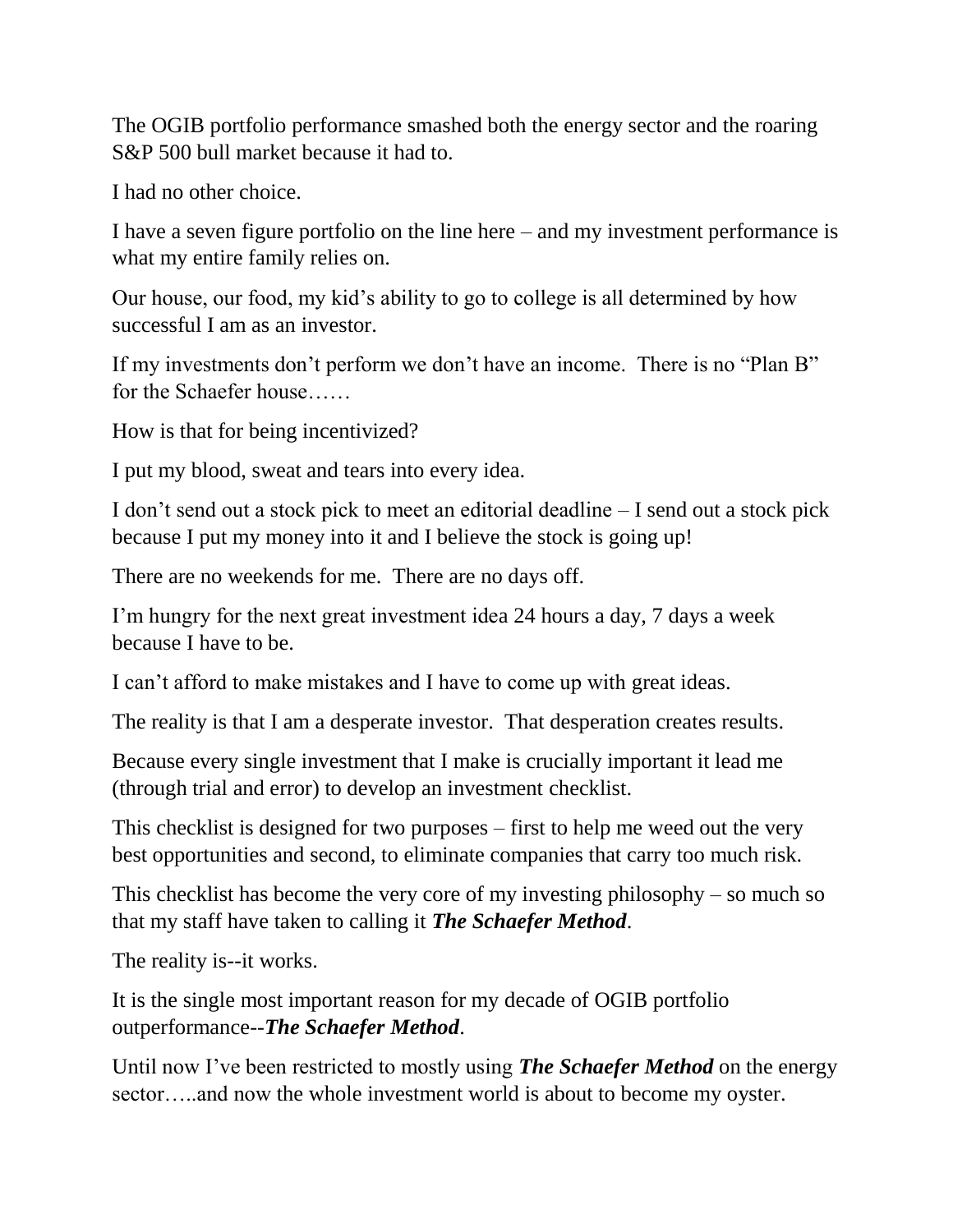As I unleash *The Schaefer Method* on the entire world of small-cap stocks I believe that I am going to generate some exceptional results.

Today I am going to share my investing checklist – *The Schaefer Method--*with you. Hopefully it will help you identify the best possible risk/reward opportunities that Mr. Market has to offer.

# *The Schaefer Method* **And The Investing Whisperer**

Just as it was with OGIB – *The Schaefer Method* is the very core of The Investing Whisperer.

It does two things:

**1**-Identifies the small-cap stocks with the most explosive upside potential

**2**-Eliminate companies that carry too much risk for my family's wealth

Yes I'm greedy. I demand the best of both worlds.

I want lots of upside and I want it with little downside.

Investing this way requires A LOT of patience – I have to say no to 99 stocks before I find one that ticks all of the boxes.

But…this method has worked extremely well for me for more than a decade.

And as an investor with my family's well-being riding on every pick I need to find great investments and also avoid making mistakes.

*The Schaefer Method* is forced discipline. It is my religion – I follow it devotedly.

If a stock does not meet the 8 stringent requirements of this checklist I take a pass and move onto the next opportunity.

The proof is in the past decade of OGIB results. The Investment Whisperer opens me up to the entire universe of stocks and is going to build on that outperformance and run with it.

Now let's go through the 8 requirements of *The Schaefer Method*….

#### **The Schaefer Method Requirement #1 - A Tight share structure**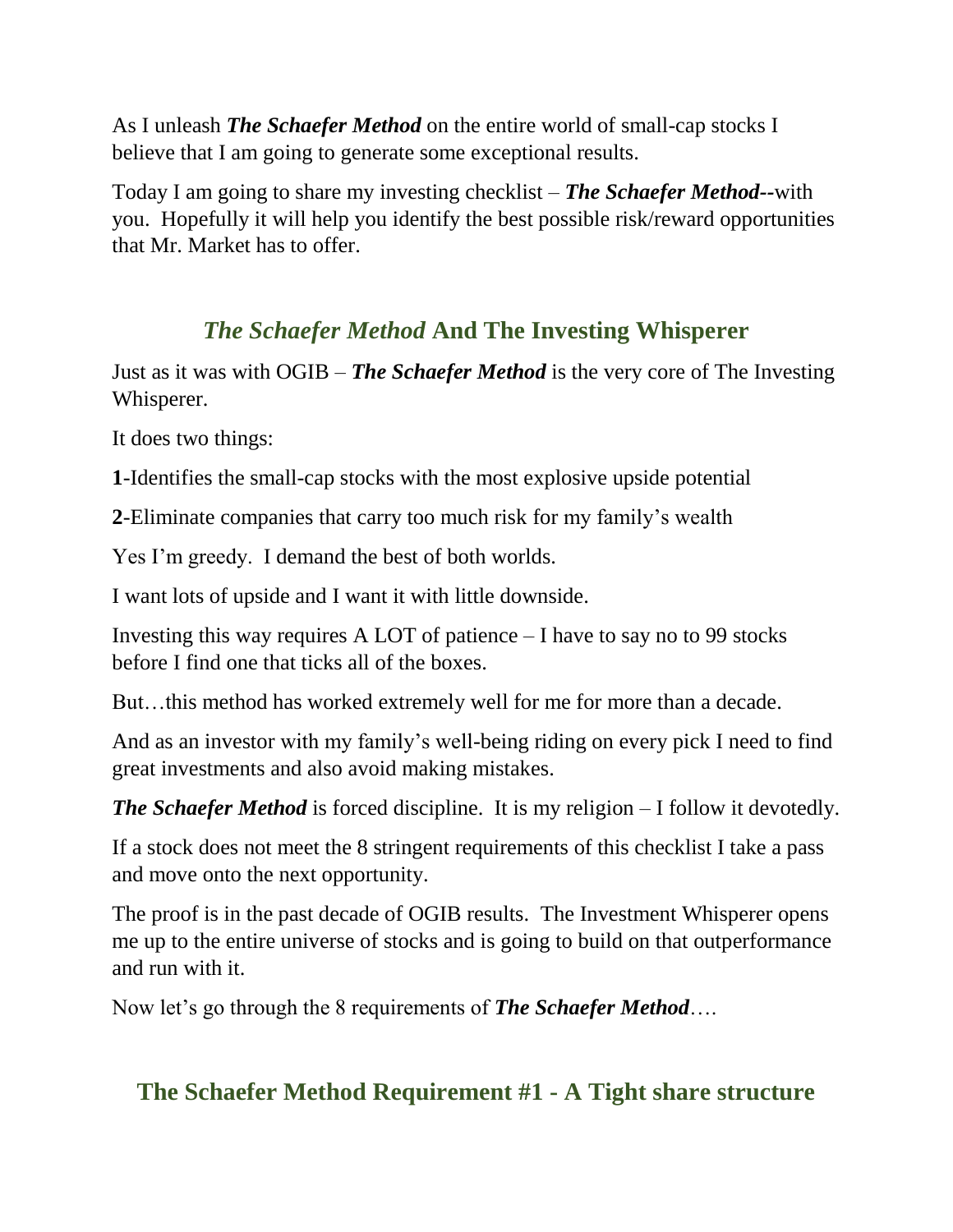Another way to say this is--a small float; or few shares out.

Big money is there to be had for those of us investing in small and micro-cap companies. That is what my The Investing Whisperer is all about….finding the best small-cap growth stocks that the market has to offer.

A tight share structure is my first requirement for any small-cap stock. It gives me *leverage*. If I own 1 share in a company with 10 shares out, I own 10% of the company. If that company has 100 shares, I only 1%.

I'm looking only for companies that have a modest number of shares outstanding- preferably less than 100 million.

My view is this:

100 million shares outstanding  $=$  Strike 1

200 million shares outstanding  $=$  Strike 2

 $300$  million shares outstanding = Strike 3

*The Schaefer Method* rules are just like baseball – 3 strikes and you are out.

The reason why I'm so focused on a tight share structure is what it tells you about management.

A tight share structure tells you that management hasn't been forced to raise cash very often. That is important because it means that they keep close tabs on how much money is being spent – and that they aren't blowing cash on executive perks.

A tight share structure also tells you that you are likely looking at a good business; one that generates cash internally rather than having to go to the capital market for cash infusions.

A good management team fights tooth and nail to not give away shares of their company – usually because they own a lot of them personally and want to retain as much value as possible for shareholders.

There's also a technical reason to pay attention to share structure.

It has to do with supply and demand. If the share structure is tight, there's less supply for investors to bid on — especially if insiders own a good chunk.

Proof of the tightness of share structure as a sign of success lies in the fact that only 10% of micro-cap stocks that have more than 100 million shares out are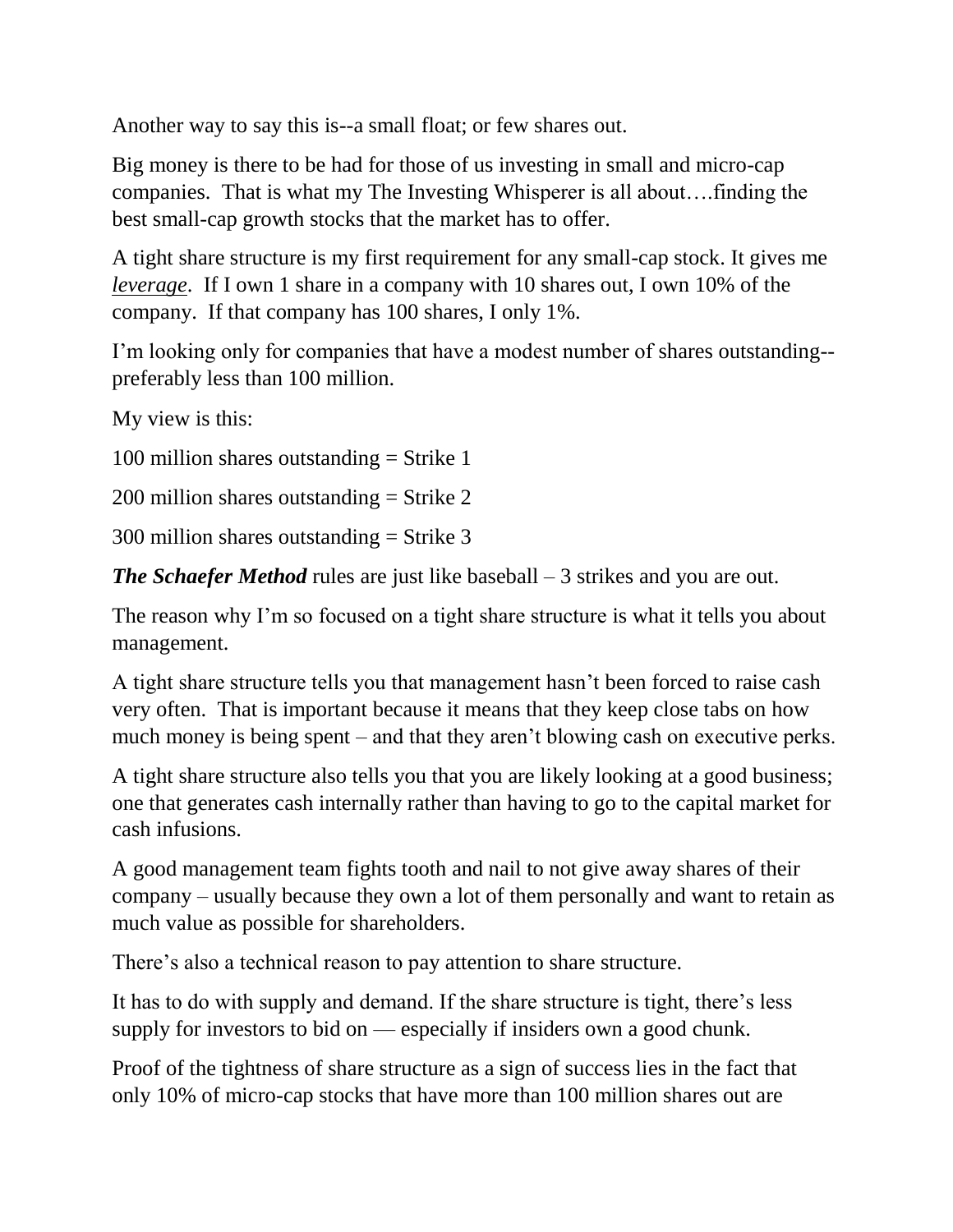profitable…….while 60% of the micro-caps that have less than 20 million make money.

Some management teams treat their shares like toilet paper. Others treat them like gold.

Focusing on companies with tight share structures can make the difference between losing your shirt and finding the next 10-bagger.

# **Requirement #2 - Management owns A LOT of stock (not just stock options)**

This requirement brings me back again to the incredible power of incentives.

I want to invest alongside management teams that have an enormous amount of "skin in the game"; where they have put a lot of their own hard-earned money into this investment.

With skin in the game, management teams are heavily incentivized to create value for shareholders. And I'm not talking about options that have been given to them….I'm talking about direct ownership of stock.

I honestly don't know why a person would invest any other way.

Employees – even the best ones come to work for one reason….the paycheck. An employee comes to work, does the least amount of work that they can while still getting paid and then go home.

Incentivized owners have a completely different focus, they are constantly motivated to help the company make more money so that their ownership stake increases in value.

Employees are passengers. Owners are driven value creators.

This isn't just common sense – the numbers back up the idea that stocks with high levels of management ownership outperform by a wide margin.

One study found that companies of all sizes that had at least 10% of shares owned by management outperformed the market by an average of 6.2% annually. (1)

The bottom line is that if a CEO isn't bullish enough on his own company to own a lot of stock why in the world would I be?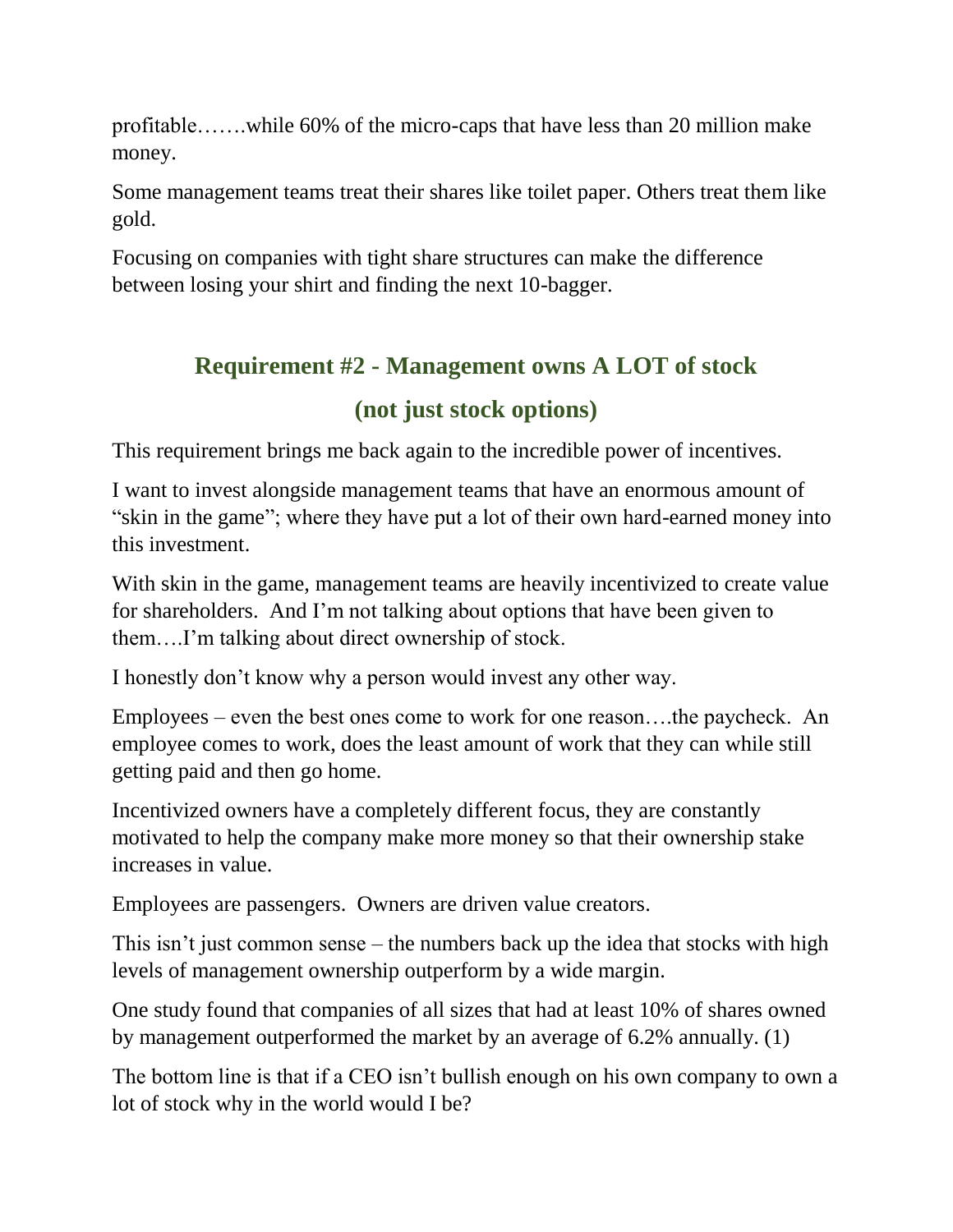Nobody knows the prospects of a company better than the man running it from the inside.

# **Requirement #3 - No debt, or very low debt**

*The Schaefer Method's* goal is to objectively identify the best small-cap risk/reward opportunities.

I will happily pass on a potential big winner if it presents an outsized amount of risk.

For example, a balance sheet with too much leverage (debt) can sink even the best business.

The truth is that good businesses shouldn't need to rely on a lot of debt.

My ideal company actually has no debt, because the market will reward a pristine balance sheet with a premium valuation. A premium valuation doesn't just mean a higher stock price....it is also a powerful weapon for growing a business through acquisitions.

Plus – the worst case scenario for a company without debt is a mediocre performance. The worst case scenario for a heavily indebted company is bankruptcy.

If your worst case scenario in every investment is always nothing worse than mediocre then your portfolio is going to do well over time.

I don't have a day job to fall back on to pay the bills. There is no room for companies that go bankrupt in my portfolio.

My decade of OGIB portfolio outperformance was built on companies that carried very little debt. The Investing Whisperer outperformance will be too.

# **Requirement #4 - A "moat" of some kind**

# **(Usually a Technology or Business Model)**

The first three requirements of The Schaefer Method are financial--aspects of a company that can be objectively quantified. It's hard data that can be measured.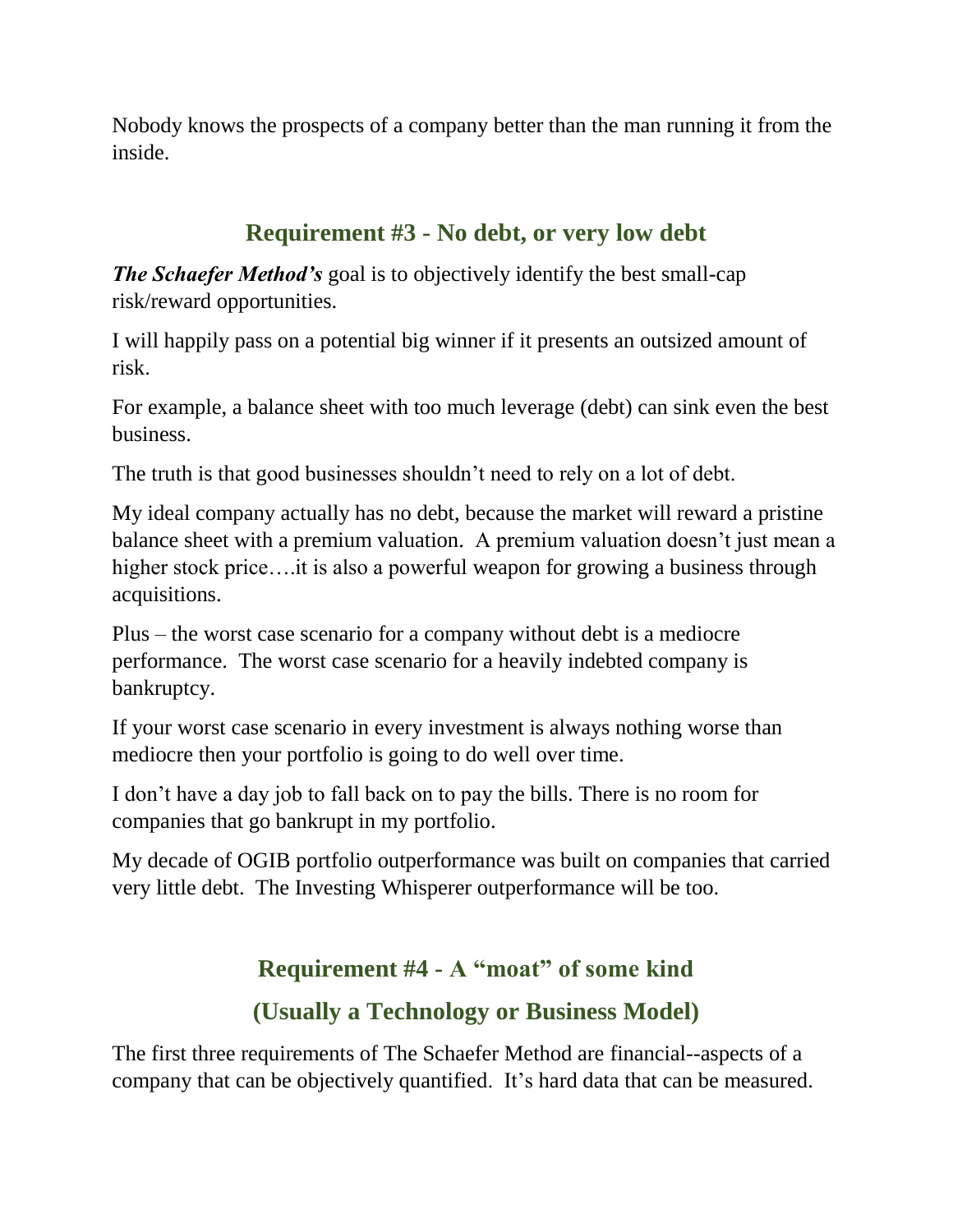Requirement #4 is more subjective. What I mean by moat is…some sort of unique advantage that a company has over its competitors......something that is difficult to mimic or replicate, and provides a barrier against competition taking market share.

A moat can come in many forms….

Examples of moats include:

**A low cost business model** – If a company can manufacture or produce products at a lower cost than competition it has a competitive moat. By being the low cost operator a company can forever win business by undercutting rivals on price and still operate profitably.

**A technological patent or license** – This one speaks for itself. If a company has the single best business solution that carries patent protection it essentially has no competition and a huge moat for the life of the patent.

**Switching costs** – In some cases the cost for switching from a company's service or solution for a customer is so large that it isn't financially worthwhile. That cost of switching is the moat that keeps competitors out.

A moat can take many forms…..*The Schaefer Method* wants businesses that have the insulation from competition that a moat provides.

# **Requirement #5 - Internally generate 15-20% annual growth**

Valuation is important, but over time it is growth in revenues earnings and cash flow that drives stock market returns.

A stock trading at a high valuation that can grow at a rate of 15-20% for years will massively outperform a slow growth business that trades at an attractive valuation.

Yes an investor can make 20% from a cheap stock as the valuation adjusts slightly higher but……it is the stocks that grow at 15-20% year after year that generate the multi-baggers that drive portfolio outperformance.

*The Schaefer Method* is all about growth, but not just any type of growth.

What I want are companies that can grow at 15 to 20% without requiring outside capital (debt or equity issuances) to do it.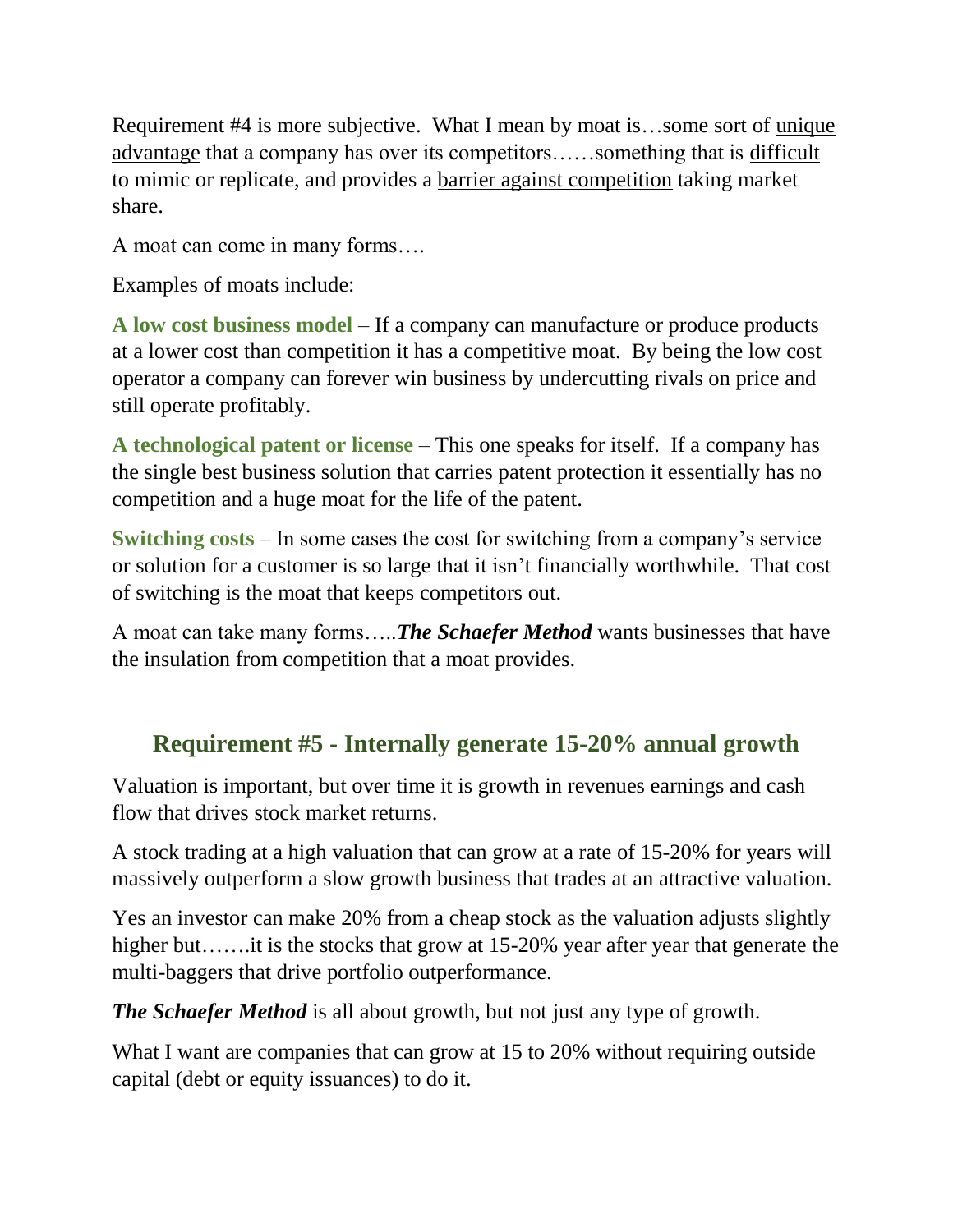That is why a business moat is so important. Only companies that have a durable competitive advantage can grow at those rates while using only internally generated cash.

Any company can grow quickly using someone else's cash. Only great businesses can grow at high rates using internally generated cash flow.

# **Requirement #6 - Generating Free Cash Flow**

This is what we are all looking for as investors…..FREE CASH FLOW.

Free cash flow is cash that is left over after a company pays its bills, covers interest on debt, remits to the tax man and reinvests cash into the business for growth.

The ability of a business to generate free cash flow is the single best sign that a company has a powerful moat; it's the single biggest indication of a good business.

When you find a growing business that is generating free cash flow--the results are spectacular.

The 5, 10 and 20 bagger stocks that can change a person's net worth come directly from this sort of business.

Free cash flow pays dividends. Free cash flow funds stock buybacks. Free cash flow creates flawless balance sheets.

Free cash flow drives stock market returns.

# **Requirement #7 - Compelling Value Proposition to Clients**

A value proposition is the answer to the question of 'why' a customer should choose to do business with a company.

If I can't clearly see that a company offers a compelling value proposition to customers I'm going to take a pass on the stock. Without that, a business can't outperform for long.

The great companies of our age all have very clear value propositions for their customers.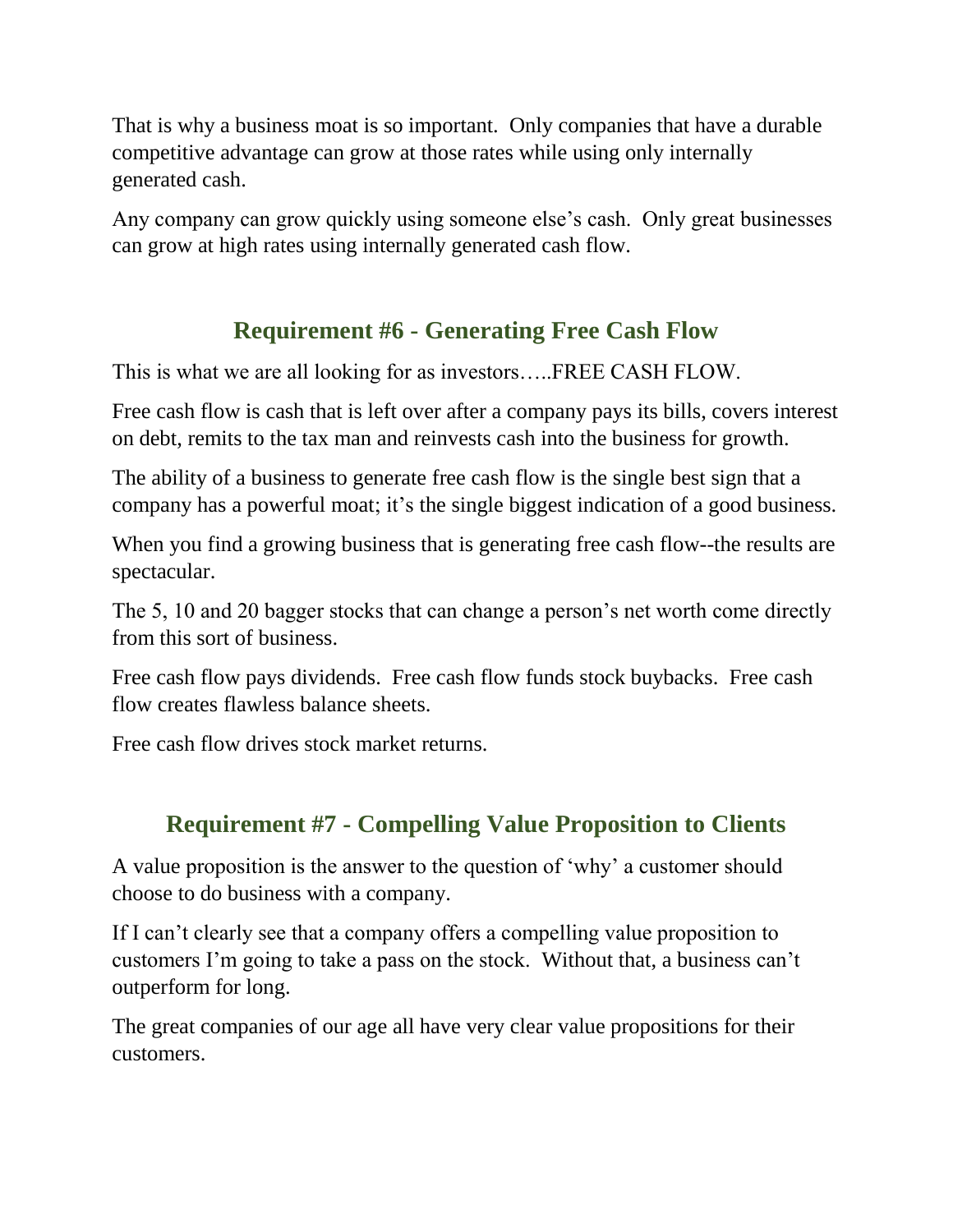**Walmart** – the massive economies of scale allow for customers to receive the lowest costs.

**Apple** – the value proposition has always been driven by the company's obsession with product design--which gave them the best products & customer experiences for years.

**Google** – a superior way for marketers/advertisers to identify and target specific high-potential customers.

A compelling value proposition isn't necessarily exactly the same as a business moat, but in some cases they are definitely related.

#### **Requirement # 8 - Recurring Revenue if Possible**

Since Salesforce went public in 2004, there have been almost 70 other pure-play SaaS/cloud companies that have followed them in the public markets.

The returns for these 70 or so companies have been extraordinary.

The average stock market return is 5.3 times, and on average this group of companies has only been trading for only 3.4 years!!! (2)

The market loves SaaS (Software as a Service) businesses for one reason – they have incredibly high rates of customers that generate *recurring* revenue.

The hardest thing for us as investors to do is make predictions about the future. Recurring revenue provides that certainty about future business performance that the stock market craves.

And….. recurring revenue makes it so much easier for a business to grow.

Finding value amongst stocks that offer recurring revenue is hard these days because everyone is looking for it. But it can still be found – especially amongst the smaller-cap companies that The Investment Whisperer is focused on.

# **CONCLUSION**

The Schaefer Method is my recipe for success. It has worked extremely well for me, and everytime I pick a company missing even one of these eight factors--the opportunity for success goes down greatly.